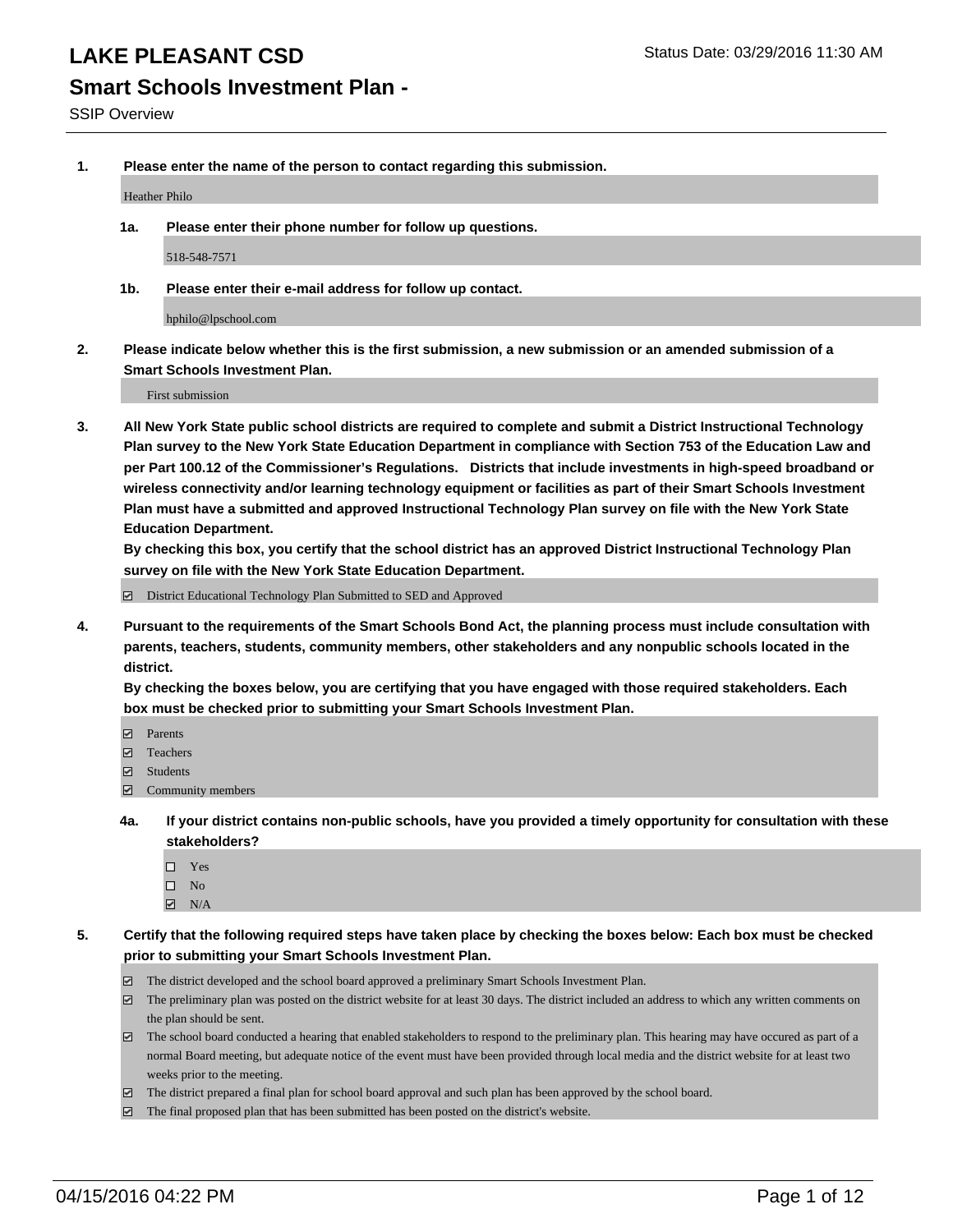### **Smart Schools Investment Plan -**

SSIP Overview

**5a. Please upload the proposed Smart Schools Investment Plan (SSIP) that was posted on the district's website. Note that this should be different than your recently submitted Educational Technology Survey. The Final SSIP, as approved by the School Board, should also be posted on the website and remain there during the course of the projects contained therein.**

Agenda November 2015.pdf Lake\_Pleasant\_Tech\_Plan\_revised.pdf

**6. Please enter an estimate of the total number of students and staff that will benefit from this Smart Schools Investment Plan based on the cumulative projects submitted to date.**

136

**7. An LEA/School District may partner with one or more other LEA/School Districts to form a consortium to pool Smart Schools Bond Act funds for a project that meets all other Smart School Bond Act requirements. Each school district participating in the consortium will need to file an approved Smart Schools Investment Plan for the project and submit a signed Memorandum of Understanding that sets forth the details of the consortium including the roles of each respective district.**

 $\Box$  The district plans to participate in a consortium to partner with other school district(s) to implement a Smart Schools project.

**8. Please enter the name and 6-digit SED Code for each LEA/School District participating in the Consortium.**

| <b>Partner LEA/District</b> | <b>ISED BEDS Code</b> |
|-----------------------------|-----------------------|
| (No Response)               | (No Response)         |

**9. Please upload a signed Memorandum of Understanding with all of the participating Consortium partners.**

(No Response)

**10. Your district's Smart Schools Bond Act Allocation is:**

\$57,292

**11. Enter the budget sub-allocations by category that you are submitting for approval at this time. If you are not budgeting SSBA funds for a category, please enter 0 (zero.) If the value entered is \$0, you will not be required to complete that survey question.**

|                                       | Sub-<br>Allocations |
|---------------------------------------|---------------------|
| School Connectivity                   | 0                   |
| Connectivity Projects for Communities |                     |
| <b>Classroom Technology</b>           | 57,292              |
| Pre-Kindergarten Classrooms           |                     |
| Replace Transportable Classrooms      | O                   |
| High-Tech Security Features           |                     |
| Totals:                               | 57,292.00           |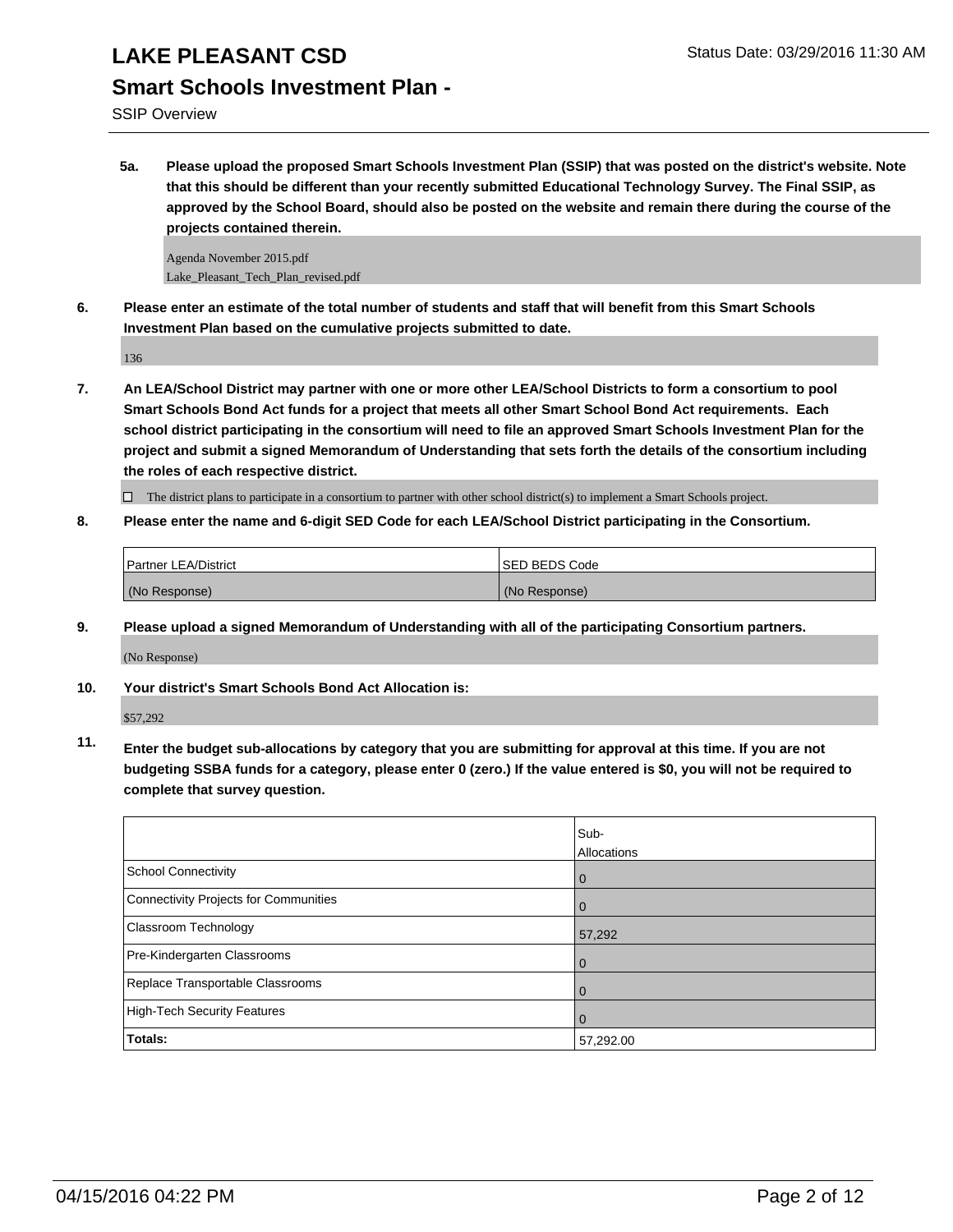School Connectivity

- **1. In order for students and faculty to receive the maximum benefit from the technology made available under the Smart Schools Bond Act, their school buildings must possess sufficient connectivity infrastructure to ensure that devices can be used during the school day. Smart Schools Investment Plans must demonstrate that:**
	- **sufficient infrastructure that meets the Federal Communications Commission's 100 Mbps per 1,000 students standard currently exists in the buildings where new devices will be deployed, or**
	- **is a planned use of a portion of Smart Schools Bond Act funds, or**
	- **is under development through another funding source.**

**Smart Schools Bond Act funds used for technology infrastructure or classroom technology investments must increase the number of school buildings that meet or exceed the minimum speed standard of 100 Mbps per 1,000 students and staff within 12 months. This standard may be met on either a contracted 24/7 firm service or a "burstable" capability. If the standard is met under the burstable criteria, it must be:**

**1. Specifically codified in a service contract with a provider, and**

**2. Guaranteed to be available to all students and devices as needed, particularly during periods of high demand, such as computer-based testing (CBT) periods.**

**Please describe how your district already meets or is planning to meet this standard within 12 months of plan submission.**

(No Response)

- **1a. If a district believes that it will be impossible to meet this standard within 12 months, it may apply for a waiver of this requirement, as described on the Smart Schools website. The waiver must be filed and approved by SED prior to submitting this survey.**
	- □ By checking this box, you are certifying that the school district has an approved waiver of this requirement on file with the New York State Education Department.
- **2. Connectivity Speed Calculator (Required)**

|                         | Number of<br><b>Students</b> | Multiply by<br>100 Kbps | Divide by 1000 Current Speed<br>to Convert to<br>Required<br>Speed in Mb | lin Mb    | Expected<br>Speed to be<br><b>Attained Within</b><br>12 Months | <b>Expected Date</b><br>When<br>Required<br>Speed<br>Will be<br>Met |
|-------------------------|------------------------------|-------------------------|--------------------------------------------------------------------------|-----------|----------------------------------------------------------------|---------------------------------------------------------------------|
| <b>Calculated Speed</b> | (No                          | (No Response)           | (No                                                                      | (No       | (No                                                            | (No                                                                 |
|                         | Response)                    |                         | Response)                                                                | Response) | Response)                                                      | Response)                                                           |

**3. Briefly describe how you intend to use Smart Schools Bond Act funds for high-speed broadband and/or wireless connectivity projects in school buildings.**

(No Response)

**4. Briefly describe the linkage between the district's District Instructional Technology Plan and the proposed projects. (There should be a link between your response to this question and your response to Question 1 in Part E. Curriculum and Instruction "What are the district's plans to use digital connectivity and technology to improve teaching and learning?)**

(No Response)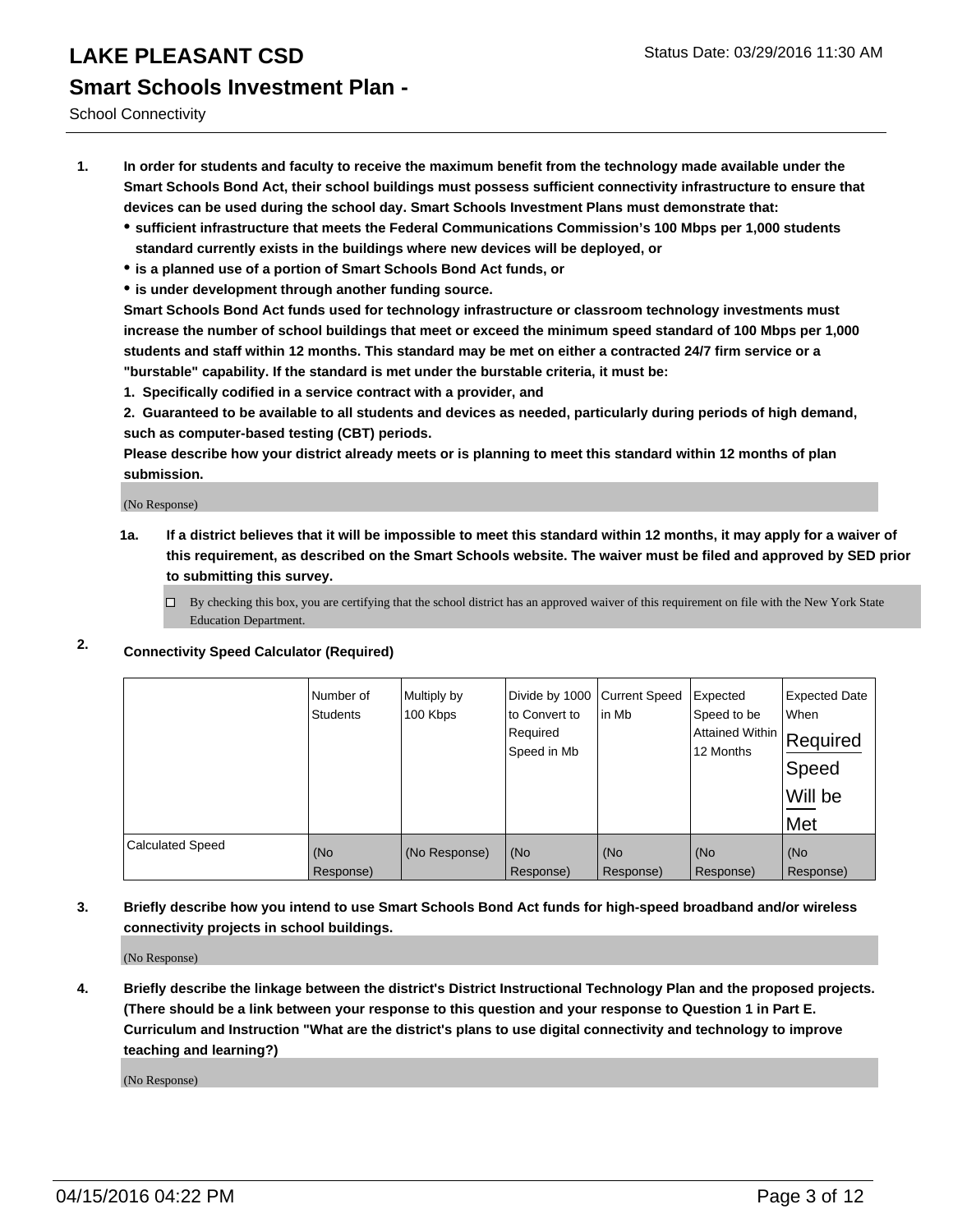School Connectivity

**5. If the district wishes to have students and staff access the Internet from wireless devices within the school building, or in close proximity to it, it must first ensure that it has a robust Wi-Fi network in place that has sufficient bandwidth to meet user demand.**

**Please describe how you have quantified this demand and how you plan to meet this demand.**

District already has 100MB bandwidth WiFi network in place.

**6. As indicated on Page 5 of the guidance, the Office of Facilities Planning will have to conduct a preliminary review of all capital projects, including connectivity projects.**

| <b>Project Number</b> |  |
|-----------------------|--|
|                       |  |
| (No Response)         |  |

**7. Certain high-tech security and connectivity infrastructure projects may be eligible for an expedited review process as determined by the Office of Facilities Planning.**

**Was your project deemed eligible for streamlined review?**

(No Response)

**8. Include the name and license number of the architect or engineer of record.**

| <i>Name</i>   | License Number |
|---------------|----------------|
| (No Response) | (No Response)  |

**9. If you are submitting an allocation for School Connectivity complete this table. Note that the calculated Total at the bottom of the table must equal the Total allocation for this category that you entered in the SSIP Overview overall budget.** 

|                                            | Sub-          |
|--------------------------------------------|---------------|
|                                            | Allocation    |
| Network/Access Costs                       | (No Response) |
| <b>Outside Plant Costs</b>                 | (No Response) |
| School Internal Connections and Components | (No Response) |
| <b>Professional Services</b>               | (No Response) |
| Testing                                    | (No Response) |
| <b>Other Upfront Costs</b>                 | (No Response) |
| <b>Other Costs</b>                         | (No Response) |
| Totals:                                    |               |

| Select the allowable expenditure | Item to be purchased | Quantity      | Cost per Item | <b>Total Cost</b> |
|----------------------------------|----------------------|---------------|---------------|-------------------|
| type.                            |                      |               |               |                   |
| Repeat to add another item under |                      |               |               |                   |
| each type.                       |                      |               |               |                   |
| (No Response)                    | (No Response)        | (No Response) | (No Response) | (No Response)     |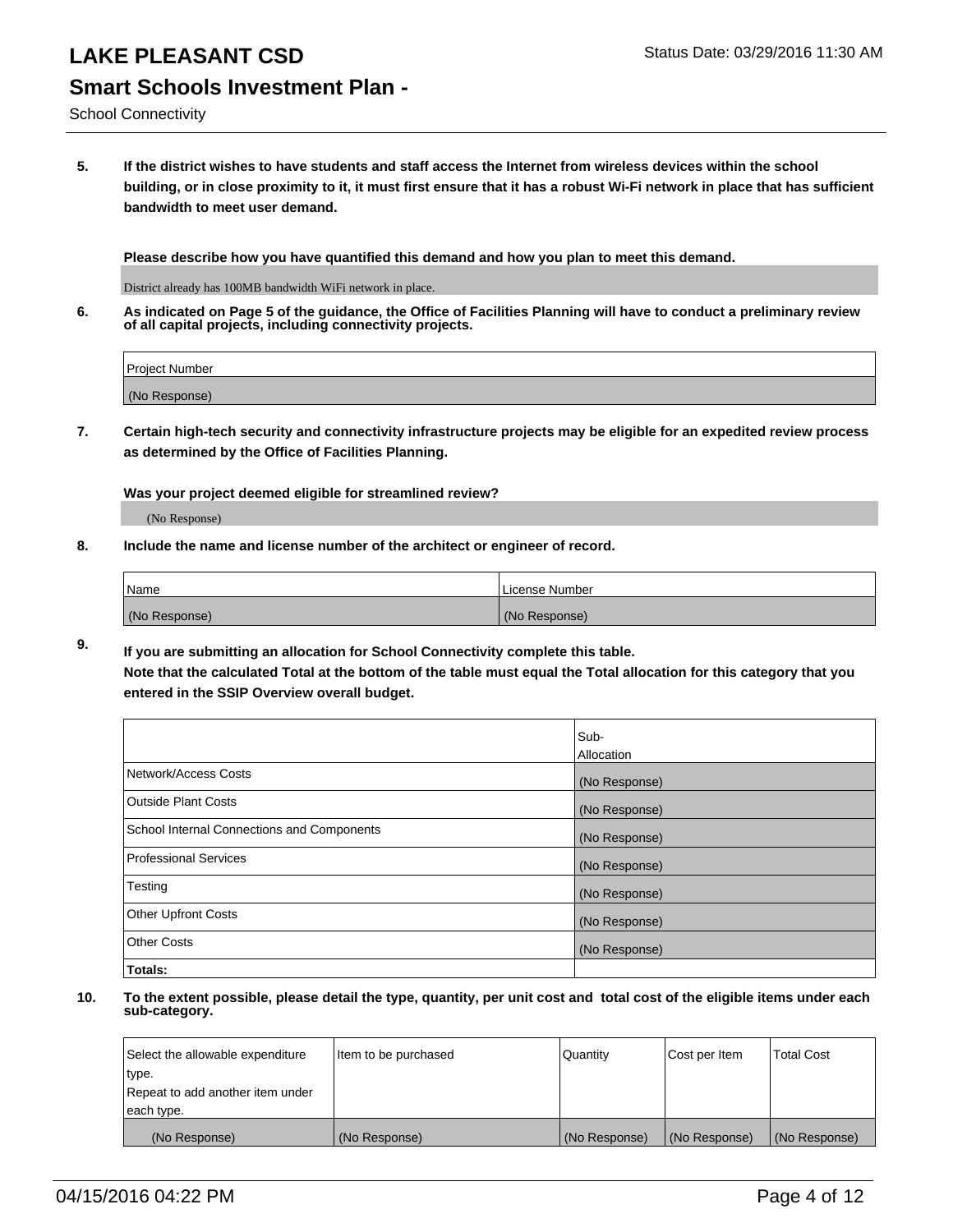### **Smart Schools Investment Plan -**

Community Connectivity (Broadband and Wireless)

**1. Briefly describe how you intend to use Smart Schools Bond Act funds for high-speed broadband and/or wireless connectivity projects in the community.**

(No Response)

**2. Please describe how the proposed project(s) will promote student achievement and increase student and/or staff access to the Internet in a manner that enhances student learning and/or instruction outside of the school day and/or school building.**

(No Response)

**3. Community connectivity projects must comply with all the necessary local building codes and regulations (building and related permits are not required prior to plan submission).**

 $\Box$  I certify that we will comply with all the necessary local building codes and regulations.

**4. Please describe the physical location of the proposed investment.**

(No Response)

**5. Please provide the initial list of partners participating in the Community Connectivity Broadband Project, along with their Federal Tax Identification (Employer Identification) number.**

| <b>Project Partners</b> | I Federal ID # |
|-------------------------|----------------|
| (No Response)           | (No Response)  |

**6. If you are submitting an allocation for Community Connectivity, complete this table.**

**Note that the calculated Total at the bottom of the table must equal the Total allocation for this category that you entered in the SSIP Overview overall budget.**

|                                    | Sub-Allocation |
|------------------------------------|----------------|
| Network/Access Costs               | (No Response)  |
| Outside Plant Costs                | (No Response)  |
| <b>Tower Costs</b>                 | (No Response)  |
| <b>Customer Premises Equipment</b> | (No Response)  |
| Professional Services              | (No Response)  |
| Testing                            | (No Response)  |
| <b>Other Upfront Costs</b>         | (No Response)  |
| <b>Other Costs</b>                 | (No Response)  |
| Totals:                            |                |

| Select the allowable expenditure | Item to be purchased | Quantity      | Cost per Item | <b>Total Cost</b> |
|----------------------------------|----------------------|---------------|---------------|-------------------|
| type.                            |                      |               |               |                   |
| Repeat to add another item under |                      |               |               |                   |
| each type.                       |                      |               |               |                   |
| (No Response)                    | (No Response)        | (No Response) | (No Response) | (No Response)     |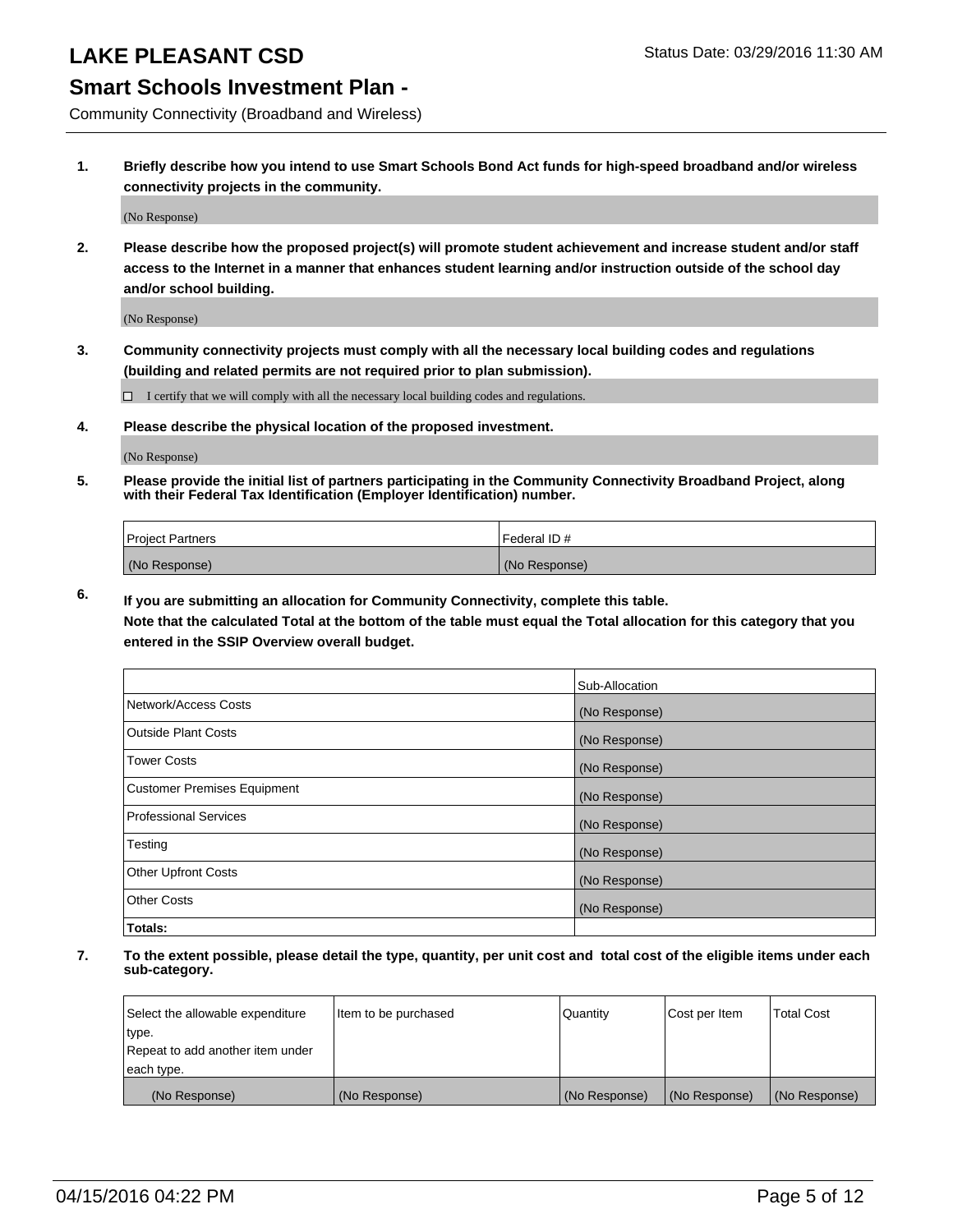#### Classroom Learning Technology

**1. In order for students and faculty to receive the maximum benefit from the technology made available under the Smart Schools Bond Act, their school buildings must possess sufficient connectivity infrastructure to ensure that devices can be used during the school day. Smart Schools Investment Plans must demonstrate that sufficient infrastructure that meets the Federal Communications Commission's 100 Mbps per 1,000 students standard currently exists in the buildings where new devices will be deployed, or is a planned use of a portion of Smart Schools Bond Act funds, or is under development through another funding source.**

**Smart Schools Bond Act funds used for technology infrastructure or classroom technology investments must increase the number of school buildings that meet or exceed the minimum speed standard of 100 Mbps per 1,000 students and staff within 12 months. This standard may be met on either a contracted 24/7 firm service or a "burstable" capability. If the standard is met under the burstable criteria, it must be:**

**1. Specifically codified in a service contract with a provider, and**

**2. Guaranteed to be available to all students and devices as needed, particularly during periods of high demand, such as computer-based testing (CBT) periods.**

**Please describe how your district already meets or is planning to meet this standard within 12 months of plan submission.**

District already meets this standard with 100 MB Bandwidth coming and going in our single building.

**1a. If a district believes that it will be impossible to meet this standard within 12 months, it may apply for a waiver of this requirement, as described on the Smart Schools website. The waiver must be filed and approved by SED prior to submitting this survey.**

 $\Box$  By checking this box, you are certifying that the school district has an approved waiver of this requirement on file with the New York State Education Department.

### **2. Connectivity Speed Calculator (Required)**

|                         | Number of<br><b>Students</b> | Multiply by<br>100 Kbps | Divide by 1000 Current Speed<br>to Convert to<br>Required<br>Speed in Mb | in Mb | Expected<br>Speed to be<br>Attained Within Required<br>12 Months | <b>Expected Date</b><br>When<br>Speed<br>Will be<br>Met |
|-------------------------|------------------------------|-------------------------|--------------------------------------------------------------------------|-------|------------------------------------------------------------------|---------------------------------------------------------|
| <b>Calculated Speed</b> | 87                           | 8,700                   | 8.7                                                                      | 100   | 100                                                              | current                                                 |
| Totals:                 | 87.00                        | 8,700.00                |                                                                          |       |                                                                  |                                                         |

**3. If the district wishes to have students and staff access the Internet from wireless devices within the school building, or in close proximity to it, it must first ensure that it has a robust Wi-Fi network in place that has sufficient bandwidth to meet user demand.**

**Please describe how you have quantified this demand and how you plan to meet this demand.**

As stated above, we have 100MB bandwidth. In addition, we have WiFi Access Points throughout the building to provide seamless WiFi access to students and staff.

**4. All New York State public school districts are required to complete and submit an Instructional Technology Plan survey to the New York State Education Department in compliance with Section 753 of the Education Law and per Part 100.12 of the Commissioner's Regulations.**

**Districts that include educational technology purchases as part of their Smart Schools Investment Plan must have a submitted and approved Instructional Technology Plan survey on file with the New York State Education Department.**

 $\boxtimes$  By checking this box, you are certifying that the school district has an approved Instructional Technology Plan survey on file with the New York State Education Department.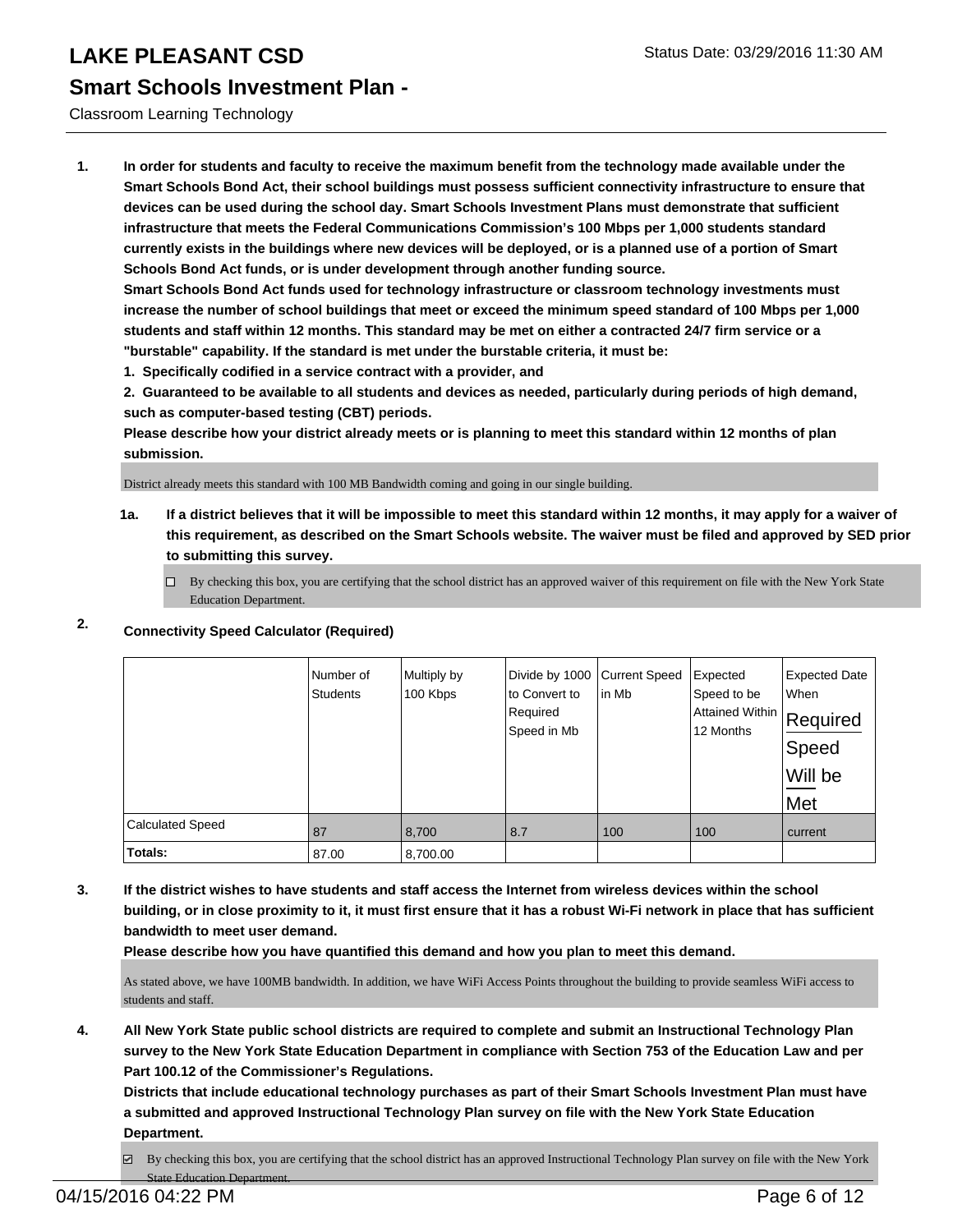# Classroom Learning Technology

### **5. Describe the devices you intend to purchase and their compatibility with existing or planned platforms or systems. Specifically address the adequacy of each facility's electrical, HVAC and other infrastructure necessary to install and support the operation of the planned technology.**

Interactive Whiteboards, laptop computers, video editing and filming equipment, sound equipment for student productions and lessons. Each of these will integrate with existing platforms and systems.

All infrastructure, including electricity is more than adequate. Furthermore, the entire building is fully powered by an automatic generator. All computers and electronics will be powered in the event of a power outage.

### **6. Describe how the proposed technology purchases will:**

- **> enhance differentiated instruction;**
- **> expand student learning inside and outside the classroom;**
- **> benefit students with disabilities and English language learners; and**
- **> contribute to the reduction of other learning gaps that have been identified within the district.**

**The expectation is that districts will place a priority on addressing the needs of students who struggle to succeed in a rigorous curriculum. Responses in this section should specifically address this concern and align with the district's Instructional Technology Plan (in particular Question 2 of E. Curriculum and Instruction: "Does the district's instructional technology plan address the needs of students with disabilities to ensure equitable access to instruction, materials and assessments?" and Question 3 of the same section: "Does the district's instructional technology plan address the provision of assistive technology specifically for students with disabilities to ensure access to and participation in the general curriculum?"**

Interactive whiteboards and laptop computers, as well as sound equipment will all enhance differentiated instruction by being utilized in Special Education classrooms, used in small group work, and will contribute to the reduction of other learning gaps by assisting in hearing and sight difficulties. Students will be able to use larger body movements to manipulate activities on interactive white boards. ELL's (which we don't have at this time) and non-verbal Autistic students (which we do have) will be able to communicate with the use of personal electronics, laptops, using programs and applications created to enable them to demonstrate their academic knowledge and communication with their peers as well as teachers.

The video editing and filming equipment will expand student learning inside and outside the classroom by providing experience with high-tech equipment that directly contributes to future employment opportunities and college pathways in media, programming, and technology. Students will use camera, microphones, lighting, a teleprompter, and video editing programs to perform daily announcements and live stream videos that represent special educational activities.

**7. Where appropriate, briefly describe how the proposed technology purchases will enhance ongoing communication with parents and other stakeholders and help the district facilitate technology-based regional partnerships, including distance learning and other efforts.**

The proposed technology will enhance ongoing communication with parents and other stakeholders and facilitate other technology-based partnerships by allowing parents access to student management programs used in the classrooms, email communication between teachers and students as well as parents, and live video streaming of morning announcements that can be viewed from home. Students are trained to use Google Classroom and can communicate in school and from home.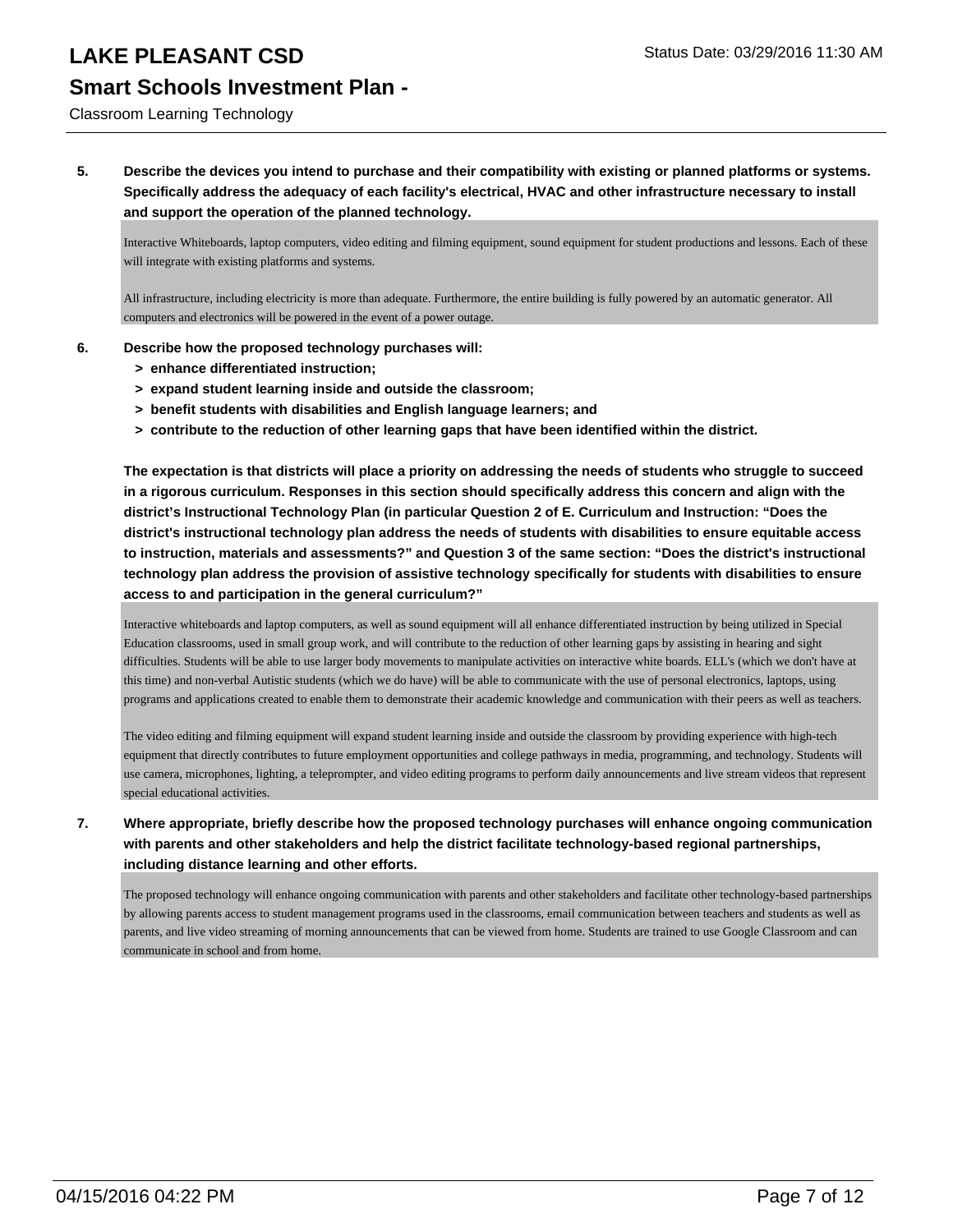Classroom Learning Technology

**8. Describe the district's plan to provide professional development to ensure that administrators, teachers and staff can employ the technology purchased to enhance instruction successfully.**

**Note: This response should be aligned and expanded upon in accordance with your district's response to Question 1 of F. Professional Development of your Instructional Technology Plan: "Please provide a summary of professional development offered to teachers and staff, for the time period covered by this plan, to support technology to enhance teaching and learning. Please include topics, audience and method of delivery within your summary."**

As per the certified Instructional Technology Plan, the District's plan is as folows:

All teachers and paraprofessionals receive yearly, individualized, tech training from IT director as needed, and as new devices are introduced. This includes smart

 board and tablet use, google email, docs, sheets, and classroom, basic spreadsheet and word processing functions as needed. Group and individual delivery and monitoring system.

 Hired PD from TEQ relating to Smart Board use in the classroom and in Common Core State Standards-cross-curricular for all grade levels. Yearly as

needed.

Online webinars for any teachers interested in expanding lesson ideas, use of technology, and student involvement in technology.

Out of District conferences as requested yearly by teachers.

All teachers and paraprofessionals will be given Professional Development based on NYS PD standards as follows:

Data based training based on Needs Assessment to improve content knowledge and improve quality teaching.

Collaboration among peer groups and across subject areas.

Provide ability to reach diverse learners and provide differentiated instruction.

Provide safe, effective learning environments and improve student behavior and classroom management

provide opportunities to build partnerships with families and the community and improve student learning and success

 enable the use of student data, monitor student progress and design effective instruction that takes into account data from race, gender, ELL, special needs, and socio-economic factors.

professional development that promotes technological literacy and facilitates the use of all appropriate technology

 Professional development will be evaluated using multiple sources of information, such as the District's Professional Development Committee, student

data and needs assessments.

**9. Districts must contact the SUNY/CUNY teacher preparation program that supplies the largest number of the district's new teachers to request advice on innovative uses and best practices at the intersection of pedagogy and educational technology.**

 $\boxtimes$  By checking this box, you certify that you have contacted the SUNY/CUNY teacher preparation program that supplies the largest number of your new teachers to request advice on these issues.

**10. A district whose Smart Schools Investment Plan proposes the purchase of technology devices and other hardware must account for nonpublic schools in the district.**

**Are there nonpublic schools within your school district?**

| $\square$ Yes |  |
|---------------|--|
|               |  |

No

**11. Nonpublic Classroom Technology Loan Calculator**

**The Smart Schools Bond Act provides that any Classroom Learning Technology purchases made using Smart Schools funds shall be lent, upon request, to nonpublic schools in the district. However, no school district shall be required to loan technology in amounts greater than the total obtained and spent on technology pursuant to the Smart Schools Bond Act and the value of such loan may not exceed the total of \$250 multiplied by the nonpublic school enrollment in the base year at the time of enactment.**

**See:**

**http://www.p12.nysed.gov/mgtserv/smart\_schools/docs/Smart\_Schools\_Bond\_Act\_Guidance\_04.27.15\_Final.pdf.**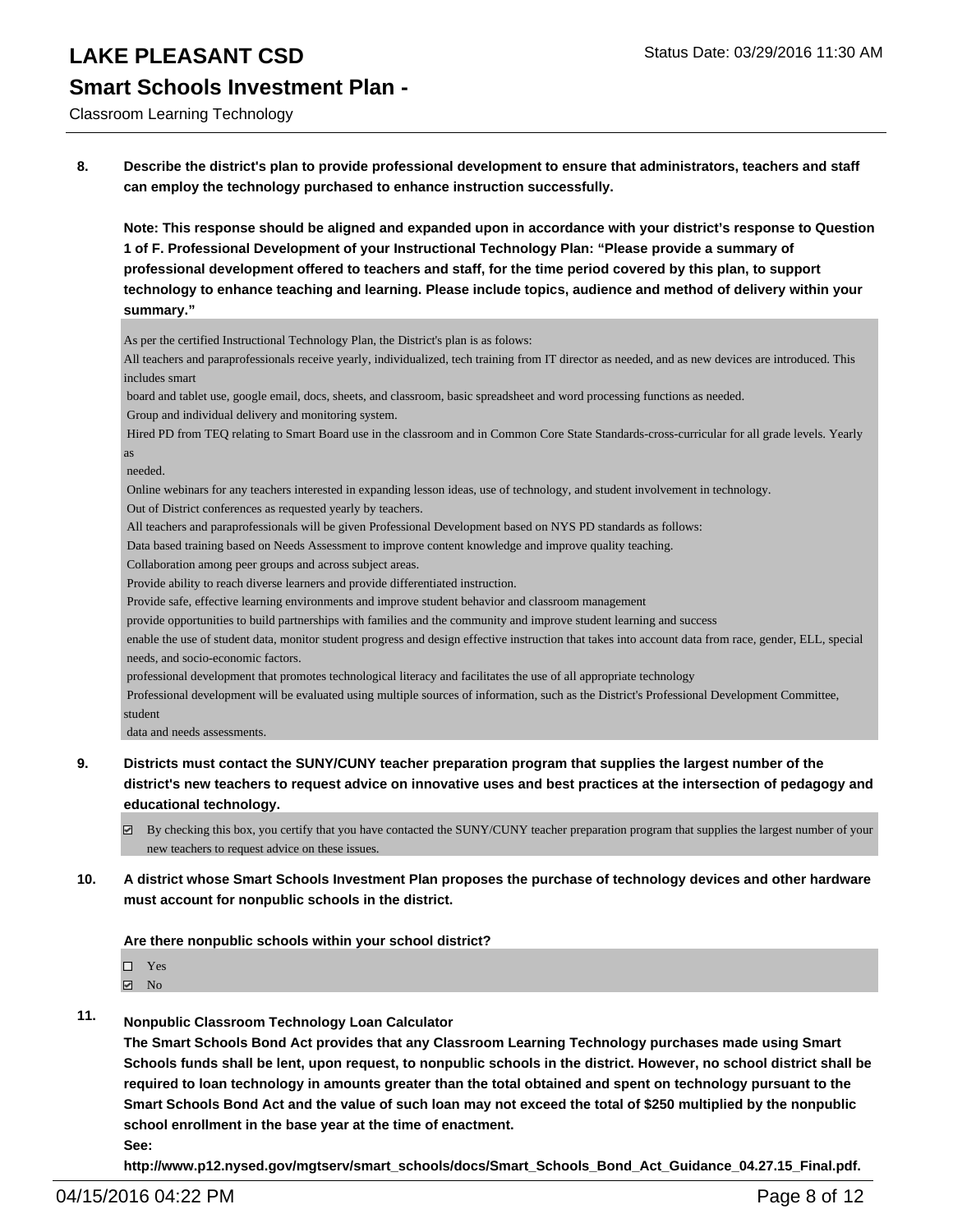### **Smart Schools Investment Plan -**

Classroom Learning Technology

|                                     | 1. Classroom<br>Technology<br>Sub-allocation | 2. Public<br>Enrollment<br>$(2014 - 15)$ | 3. Nonpublic<br>Enrollment<br>$(2014 - 15)$ | l 4. Sum of<br>Public and<br>Nonpublic<br>Enrollment                                          | 15. Total Per<br>Pupil Sub-<br>lallocation | 6. Total<br>Nonpublic Loan<br>l Amount |
|-------------------------------------|----------------------------------------------|------------------------------------------|---------------------------------------------|-----------------------------------------------------------------------------------------------|--------------------------------------------|----------------------------------------|
| Calculated Nonpublic Loan<br>Amount |                                              |                                          |                                             | (No Response)   (No Response)   (No Response)   (No Response)   (No Response)   (No Response) |                                            |                                        |

**12. To ensure the sustainability of technology purchases made with Smart Schools funds, districts must demonstrate a long-term plan to maintain and replace technology purchases supported by Smart Schools Bond Act funds. This sustainability plan shall demonstrate a district's capacity to support recurring costs of use that are ineligible for Smart Schools Bond Act funding such as device maintenance, technical support, Internet and wireless fees, maintenance of hotspots, staff professional development, building maintenance and the replacement of incidental items. Further, such a sustainability plan shall include a long-term plan for the replacement of purchased devices and equipment at the end of their useful life with other funding sources.**

By checking this box, you certify that the district has a sustainability plan as described above.

**13. Districts must ensure that devices purchased with Smart Schools Bond funds will be distributed, prepared for use, maintained and supported appropriately. Districts must maintain detailed device inventories in accordance with generally accepted accounting principles.**

By checking this box, you certify that the district has a distribution and inventory management plan and system in place.

**14. If you are submitting an allocation for Classroom Learning Technology complete this table. Note that the calculated Total at the bottom of the table must equal the Total allocation for this category that you entered in the SSIP Overview overall budget.**

|                         | Sub-Allocation |
|-------------------------|----------------|
| Interactive Whiteboards | 21,400         |
| Computer Servers        | (No Response)  |
| Desktop Computers       | 23,786         |
| <b>Laptop Computers</b> | 3,600          |
| <b>Tablet Computers</b> | 350            |
| <b>Other Costs</b>      | 8,156          |
| Totals:                 | 57,292.00      |

| Select the allowable expenditure | litem to be purchased | Quantity      | Cost per Item | <b>Total Cost</b> |
|----------------------------------|-----------------------|---------------|---------------|-------------------|
| type.                            |                       |               |               |                   |
| Repeat to add another item under |                       |               |               |                   |
| each type.                       |                       |               |               |                   |
| (No Response)                    | (No Response)         | (No Response) | (No Response) | (No Response)     |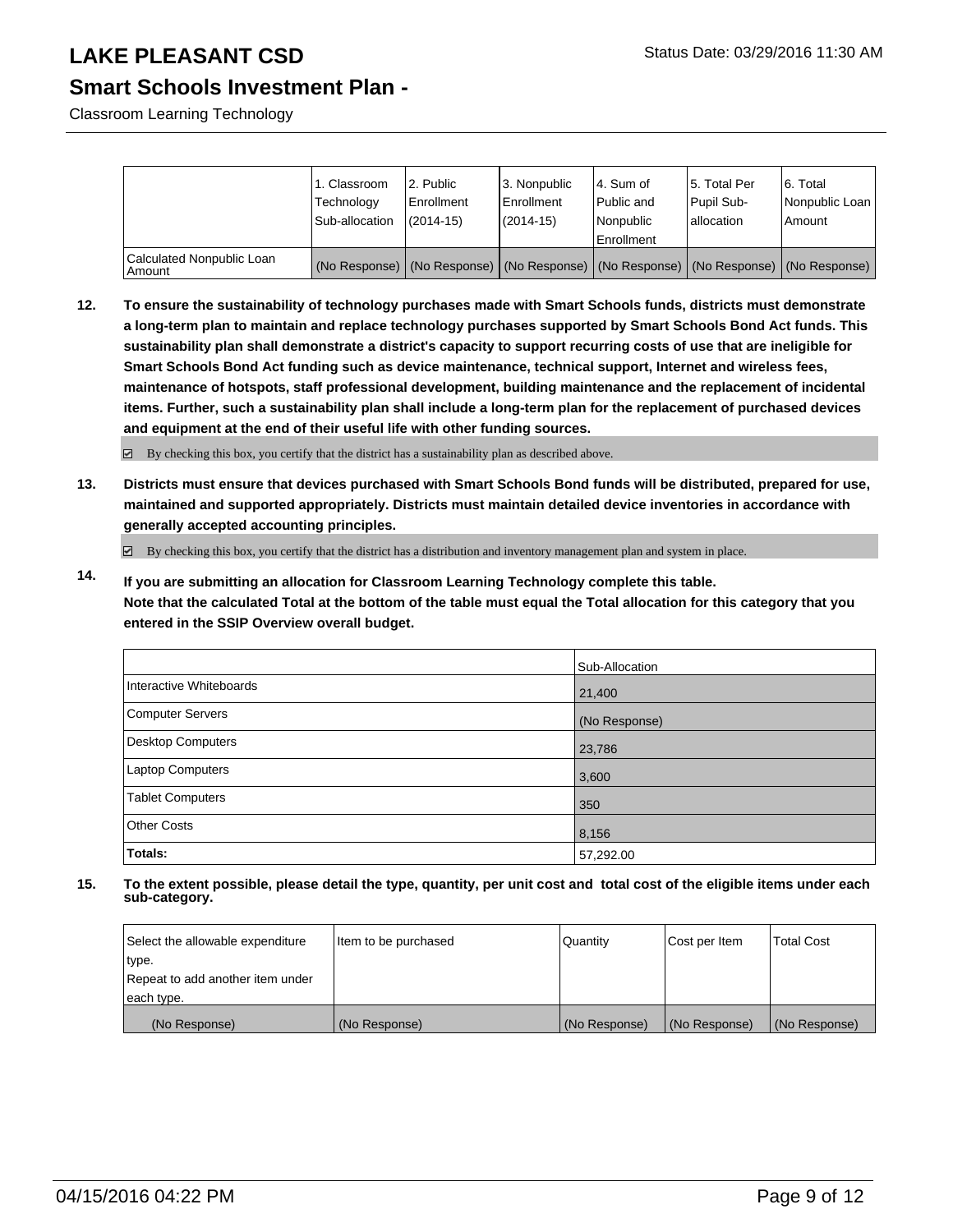#### Pre-Kindergarten Classrooms

**1. Provide information regarding how and where the district is currently serving pre-kindergarten students and justify the need for additional space with enrollment projections over 3 years.**

(No Response)

- **2. Describe the district's plan to construct, enhance or modernize education facilities to accommodate prekindergarten programs. Such plans must include:**
	- **Specific descriptions of what the district intends to do to each space;**
	- **An affirmation that pre-kindergarten classrooms will contain a minimum of 900 square feet per classroom;**
	- **The number of classrooms involved;**
	- **The approximate construction costs per classroom; and**
	- **Confirmation that the space is district-owned or has a long-term lease that exceeds the probable useful life of the improvements.**

(No Response)

**3. Smart Schools Bond Act funds may only be used for capital construction costs. Describe the type and amount of additional funds that will be required to support ineligible ongoing costs (e.g. instruction, supplies) associated with any additional pre-kindergarten classrooms that the district plans to add.**

(No Response)

**4. All plans and specifications for the erection, repair, enlargement or remodeling of school buildings in any public school district in the State must be reviewed and approved by the Commissioner. Districts that plan capital projects using their Smart Schools Bond Act funds will undergo a Preliminary Review Process by the Office of Facilities Planning.**

| Project Number |  |
|----------------|--|
| (No Response)  |  |

**5. If you have made an allocation for Pre-Kindergarten Classrooms, complete this table. Note that the calculated Total at the bottom of the table must equal the Total allocation for this category that you**

**entered in the SSIP Overview overall budget.**

| <b>Totals:</b>                           |                |
|------------------------------------------|----------------|
| Other Costs                              | (No Response)  |
| Enhance/Modernize Educational Facilities | (No Response)  |
| Construct Pre-K Classrooms               | (No Response)  |
|                                          | Sub-Allocation |

| Select the allowable expenditure | Item to be purchased | Quantity      | Cost per Item | <b>Total Cost</b> |
|----------------------------------|----------------------|---------------|---------------|-------------------|
| type.                            |                      |               |               |                   |
| Repeat to add another item under |                      |               |               |                   |
| each type.                       |                      |               |               |                   |
| (No Response)                    | (No Response)        | (No Response) | (No Response) | (No Response)     |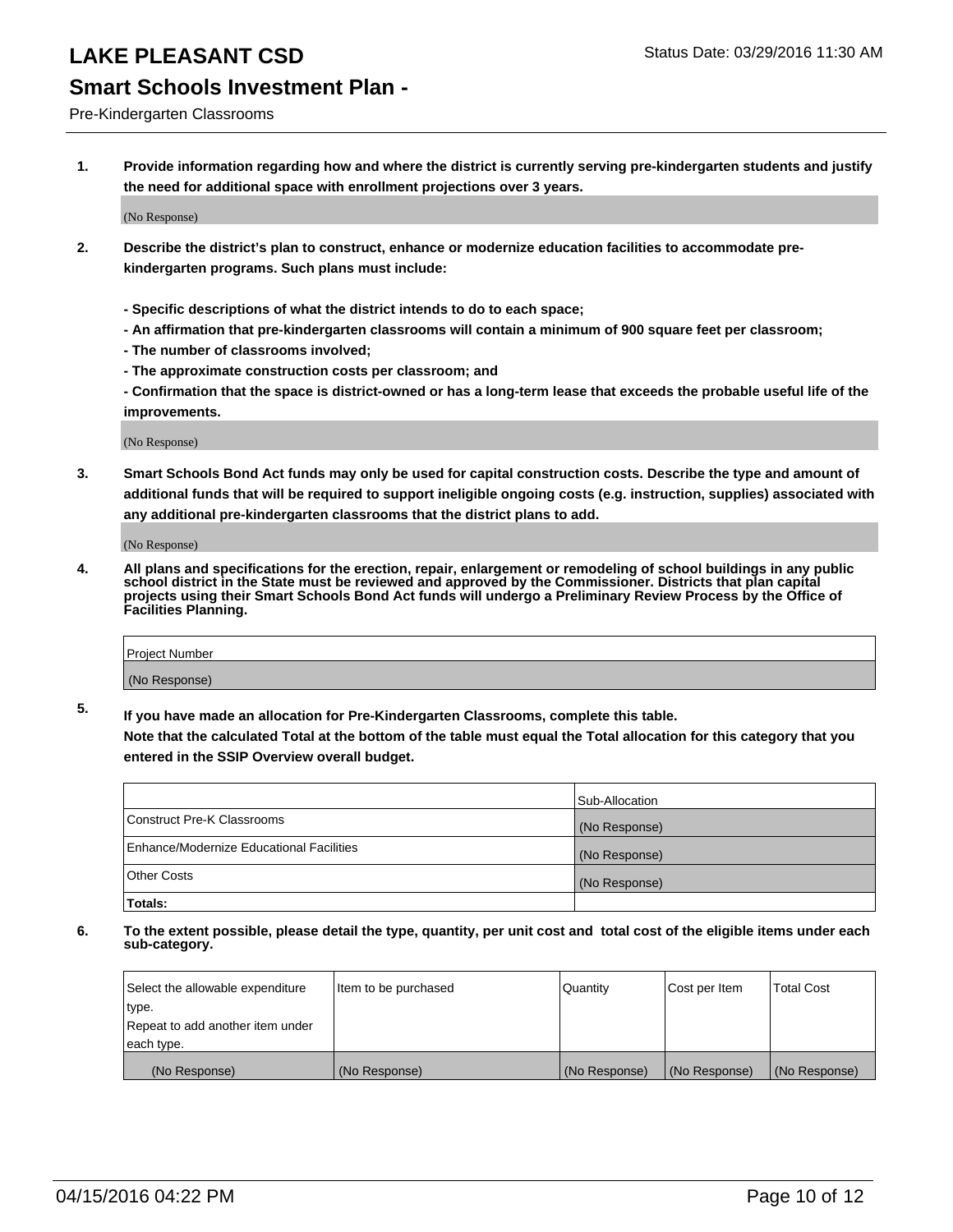### **Smart Schools Investment Plan -**

Replace Transportable Classrooms

**1. Describe the district's plan to construct, enhance or modernize education facilities to provide high-quality instructional space by replacing transportable classrooms.**

(No Response)

**2. All plans and specifications for the erection, repair, enlargement or remodeling of school buildings in any public school district in the State must be reviewed and approved by the Commissioner. Districts that plan capital projects using their Smart Schools Bond Act funds will undergo a Preliminary Review Process by the Office of Facilities Planning.**

| Project Number |  |
|----------------|--|
|                |  |
| (No Response)  |  |

**3. For large projects that seek to blend Smart Schools Bond Act dollars with other funds, please note that Smart Schools Bond Act funds can be allocated on a pro rata basis depending on the number of new classrooms built that directly replace transportable classroom units.**

**If a district seeks to blend Smart Schools Bond Act dollars with other funds describe below what other funds are being used and what portion of the money will be Smart Schools Bond Act funds.**

(No Response)

**4. If you have made an allocation for Replace Transportable Classrooms, complete this table. Note that the calculated Total at the bottom of the table must equal the Total allocation for this category that you entered in the SSIP Overview overall budget.**

|                                                | Sub-Allocation |
|------------------------------------------------|----------------|
| Construct New Instructional Space              | (No Response)  |
| Enhance/Modernize Existing Instructional Space | (No Response)  |
| <b>Other Costs</b>                             | (No Response)  |
| Totals:                                        |                |

| Select the allowable expenditure | Item to be purchased | Quantity      | Cost per Item | <b>Total Cost</b> |
|----------------------------------|----------------------|---------------|---------------|-------------------|
| type.                            |                      |               |               |                   |
| Repeat to add another item under |                      |               |               |                   |
| each type.                       |                      |               |               |                   |
| (No Response)                    | (No Response)        | (No Response) | (No Response) | (No Response)     |